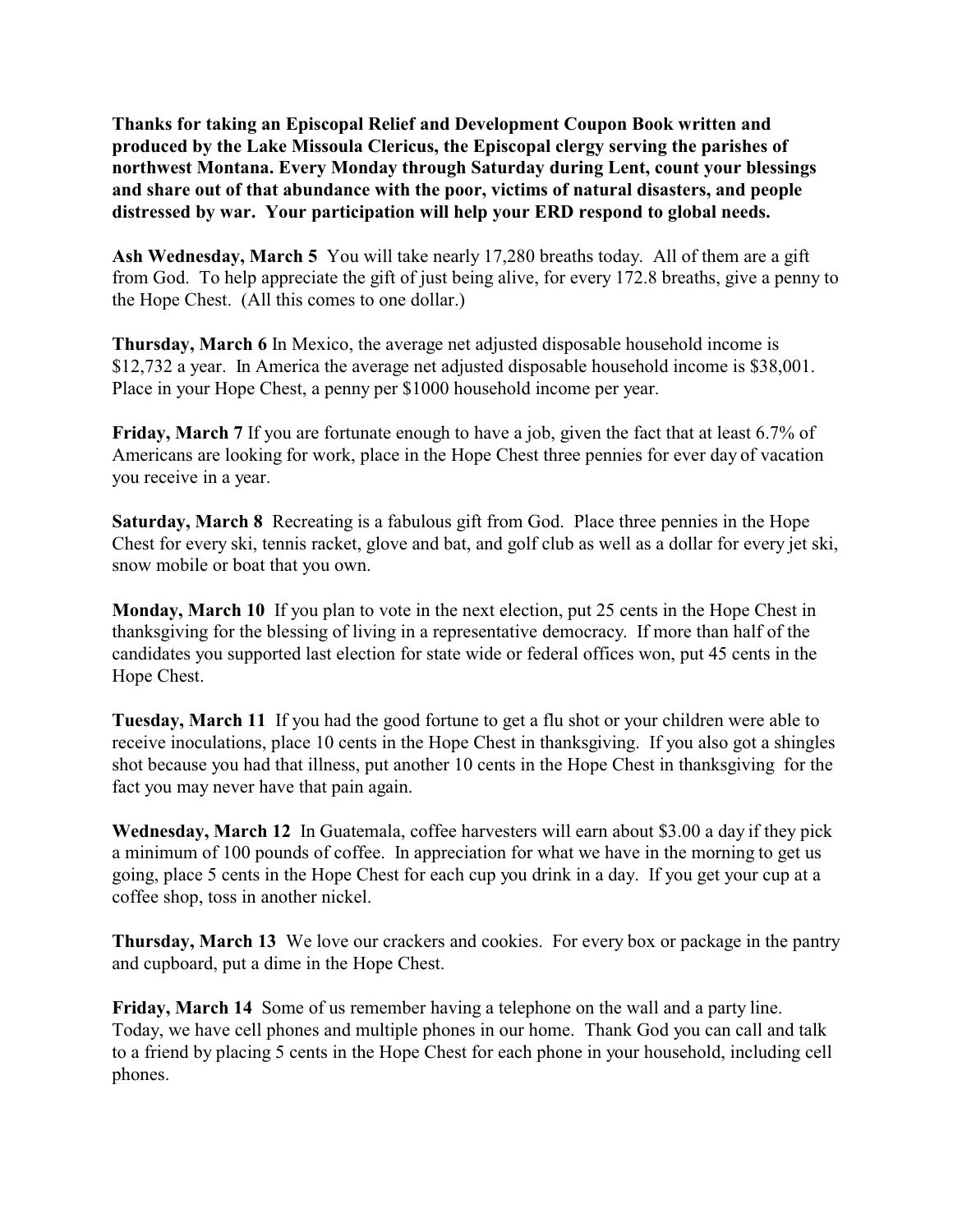**Saturday, March 15** If you have cable or satellite TV you are very fortunate. Place 2 cents per channel in the Hope Chest. (It will be a better deal if you just put a dollar in the box and not have to count.)

**Monday, March 17** Imagine not having clean water to get a drink or brush your teeth. Give thanks for this simple blessing and put in the Hope Chest 10 cents for each sink in your home.

**Tuesday, March 18** The NCAA Basketball Tournament starts today. If you have filled out your bracket, put 68 cents in the Hope Chest for the blessing of fun you will have watching the games. If you have no idea what a "bracket" is, count your blessings in that ignorance is bliss and put in a quarter.

**Wednesday, March 19 (St. Joseph's Day)** If you look at a satellite image from space, countries such as North Korea are nearly dark at night. We are fortunate to have light whenever we want it. Put a penny in the Hope Chest for every light bulb you have operating in your house. Do count, it will amaze you.

**Thursday, March 20** Even on this, the first day of spring, it can be cold outside. Some people are out in the weather taking warmth from subway grates. Place a penny in the Hope Chest for every degree your thermostat is set (right now and not at the night setting.)

**Friday, March 21** *Baseball, hotdogs, Chevrolet and Apple Pie*! That is one of the more memorable ad campaigns in the United States. We are fortunate to have transportation when we want it. Place fifty cents in the Hope Chest for each car you have.

**Saturday, March 22** The Princeton Review says the University of Iowa is considered the top party school in the country and their spring break ends tomorrow. Put a nickel in the Hope Chest for every refrigerator magnet you have on the door (or sides) of the appliance commemorating a vacation you have had. Double the amount if it has a palm tree in it.

**Monday, March 24** Do you ride a bike? Fabulous! Because you are contributing to your health and keeping the environment clean, place a nickel in the Hope Chest thanking God for your good sense.

**Tuesday, March 25 (The Annunciation)** We take our window on the world, our televisions, for granted. Give the Hope Chest a quarter for each set in your home. If you use your computer for your news, put in the same for every computer, smart phone and iPad type device you use for obtaining news.

**Wednesday, March 26** Make a joyful sound unto the Lord! Thank God for the gift of music by placing a dime in the Hope Chest for each musical instrument or sound system, including iPods, of any kind you have in your home.

**Thursday, March 27** Imagine not having the ability to purchase food like we do. For every refrigerator and freezer you have in your house, place 50 cents in the Hope Chest.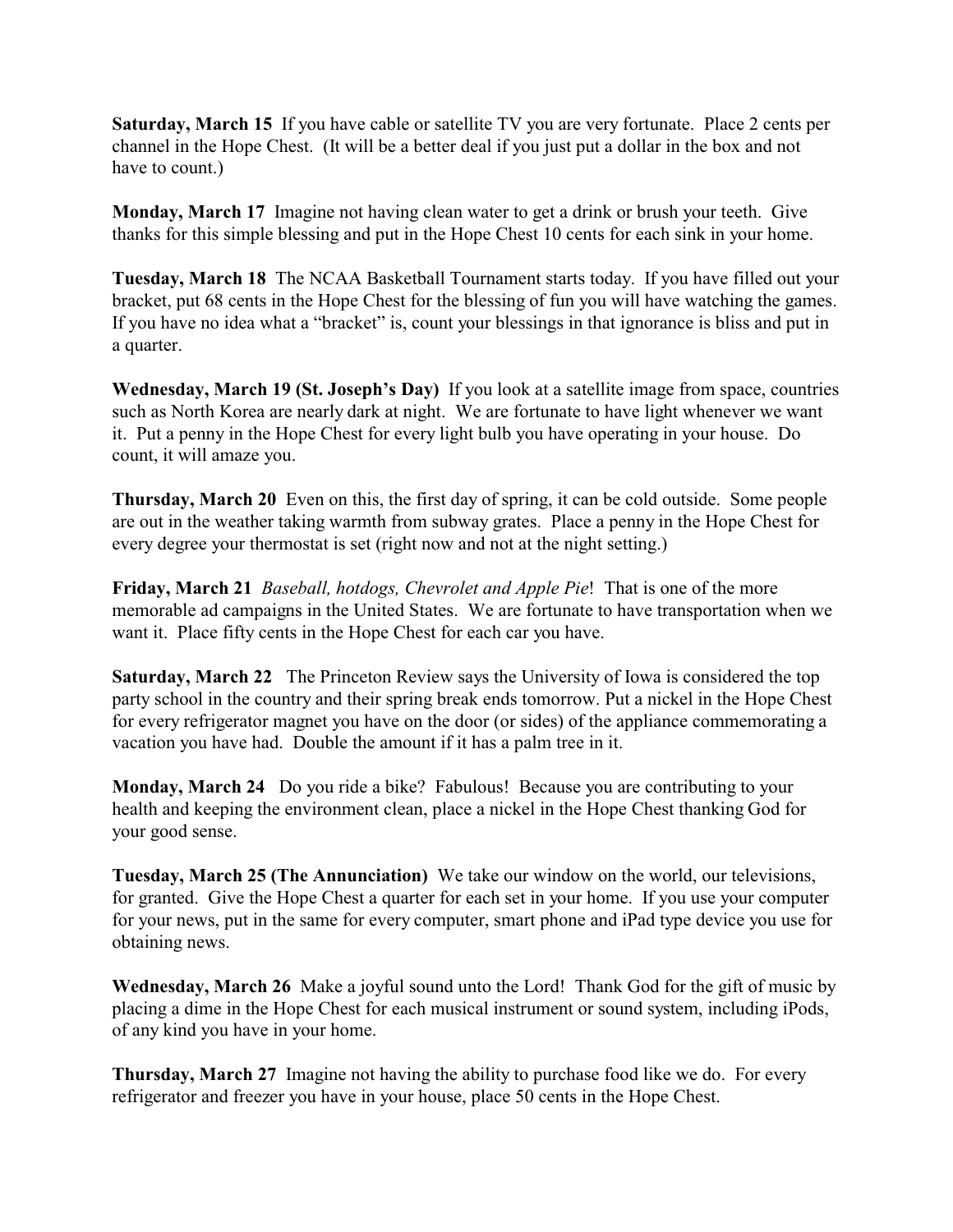**Friday, March 28** Nell , a Peace Corp volunteer in Ghana talks about taking a "bucket" bath" instead of a shower. Give 20 cents to the Hope Chest for every shower or tub you have in your home.

**Saturday, March 29** You have a hot tub or a pool?!!! How wonderful! Give thanks by putting a dollar in the Hope Chest.

**Monday, March 31** In many parts of Africa and Central America, reforestation is a very critical issue. We are fortunate living in a place with such wonderful trees. Put 2 cents in the Hope Chest for each tree in your yard.

**Tuesday, April 1 (April Fools Day)** If you plan to play a joke on someone today put a dime in the Hope Chest. If you were a victim of a joke, put a quarter in the Hope Chest.

**Wednesday, April 2** God made all creatures great and small to complete joy in the world. For every pet you have or have loved, place a dime in the Hope Chest.

**Thursday, April 3** Every time you buy a pair of canvas shoes from Tom's Shoes, they give a pair to someone in the Third World. To date, *Time Magazine* reports that they have given away more than 10,000,000 pairs of shoes. For each pair of shoes or boots you have, place 5 cents in the Hope Chest.

**Friday, April 4** If you have a truck and you have it mostly for fun, put a dollar in the Hope Chest. If you take pride in the fact you have a Ford and not a Chevy or a Chevy and not a Ford, put another dime in the Hope Chest. Put two more dimes in it if you have a sticker proclaiming that on your truck.

**Saturday, April 5** If you have Medicare or Social Security, thank God. In some places in the world, senior citizens are not so fortunate. Place a quarter in the Hope Chest in appreciation for this security net.

**Monday, April 7** Imagine not being able to see a competent physician, dentist, optometrist, physical therapist or the like. If you have enjoyed such health care in the last year, give the Hope Chest fifty cents. And if you live within 50 miles of at least two hospitals, add another 50 cents.

**Tuesday, April 8** Imagine having raw sewage running down a trough in the street in front of your home. To give thanks for the sanitation we enjoy, place 15 cents in the Hope Chest for each bathroom in your home.

**Wednesday, April 9** At best, families share one room in homeless shelters. Appreciate what you have and place a nickel in your Hope Chest for each room you have in your house or apartment.